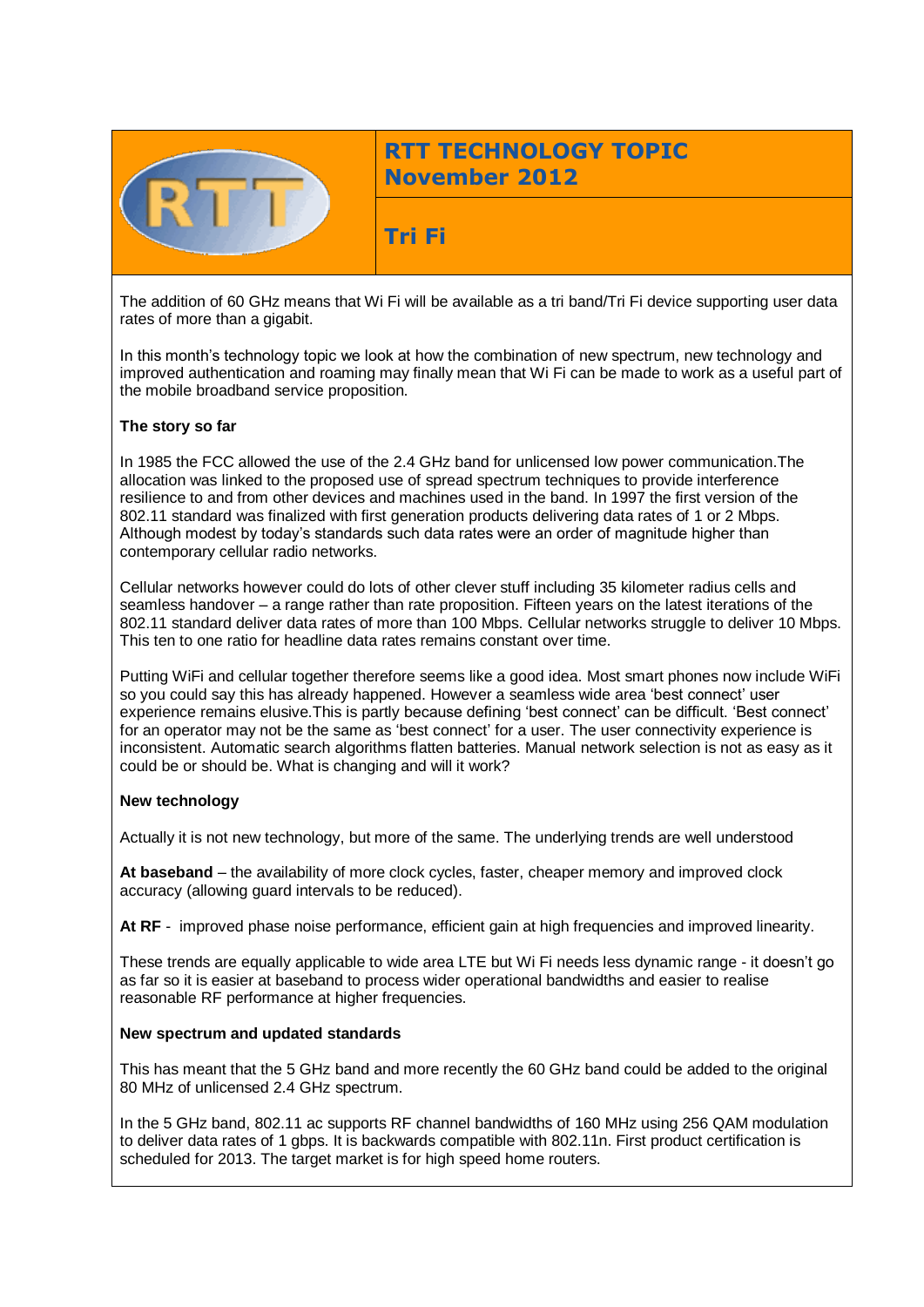In the 60 GHz band, 802.11 ad uses simpler modulation but supports four 2.16 GHz channels. Peak data rates are 7 gbps. The systems are intended as a wireless replacement for next generation HDMI, SDIO and USB interfaces. There is a competing standard for 60 GHz delivering uncompressed HD video. It is however not compatible with existing IEEE 802.11 standards.

### **Authentication and roaming**

802.11 ac and ad are designed to be used for high data rate private network home and office environments but there is no reason why public network access could not be included provided suitable authentication and roaming protocols are in place.

A start was made in 3GPP Release 8 which defined how user equipment connects to an evolved packet core using a non 3GPP access point. Release 10 developed this to support user equipment that connects **simultaneously** to 3GPP and non 3GPP access points. This in turn is part of the SAE (**s**ystem **a**rchitecture **e**volution) process which is part of the HETNET (**heterogeneous network**) proposition that some but not all infrastructure vendors are promoting.

Authentication and roaming is being addressed by the snappily titled Extensible Authentication Protocol Method for GSM Subscriber Identity Module (EAP-SIM) which avoids the need for a pre-established password between a client and AAA server.The equally prosaic 3GPP Access Network Discovery and Selection Function (ANDSF) is supposed to look after roaming between LTE/HSPA/GSM networks and HotSpot2 public access gateways. At least theoretically this should work with IEEE 802.u protocols which address access point discovery. This supports roaming consortiums that are not necessarily related to mobile network operators.

#### **Operator cash constraints and delivery cost provides additional motivation**

At this point you might decide that this is too technically and commercially complicated to ever work. The shift from voice to data has however genuinely changed things particularly for operators who are cash constrained.

Historically the cellular industry has been cash generative and profitable. For fiscal engineers this means that it has been relatively easy to borrow money. As that is what they are good at that is what they do. This has meant that some operators are highly geared. Our colleagues at The Mobile World highlight a Tier 1 operator with 64 billion euros of debt equivalent to six times present annual EBITDA.This has coincided with infrastructure vendor consolidation which has reduced the scope for vendor backed network financing.

At the same time operators are expected to bid for new spectrum irrespective of whether they are able to afford the infrastructure required while at the same time upgrading existing networks to deliver additional capacity and coverage and meet future service obligations.

The UK as an example is just about to launch a 4G auction following in the footsteps of Germany by licensing and auctioning Band 20 (LTE800). This involves raising money for good causes not necessarily related to the telecommunications industry. '100,000 affordable homes from £3 billion 4G windfall' was a headline from one of the UK party political conferences in October. The LTE 1800 network launch this week in the UK is being aggressively marketed on the basis of ultra-fast downloads and an interactive and streamed multimedia experience.

The assumption is that operators need additional licensed spectrum in order to meet these present and future user expectations. In practice there may be lower cost ways in which this can be achieved at least in terms of additional capacity and user throughput.

Some operators and vendors consider LTE can provide wide area and local area connectivity with higher data rates delivered by using higher order modulation, channel bonding, high order MIMO and multi user MIMO techniques. These requirements are captured in 3GPP Release 10, 11 and 12 but are already implemented in 802.11 ac and ad.

Other operators and some infrastructure vendors perceive LTE/WiFi integration as a combined approach which will yield improved ROI though a combination of an improved user experience delivered at lower